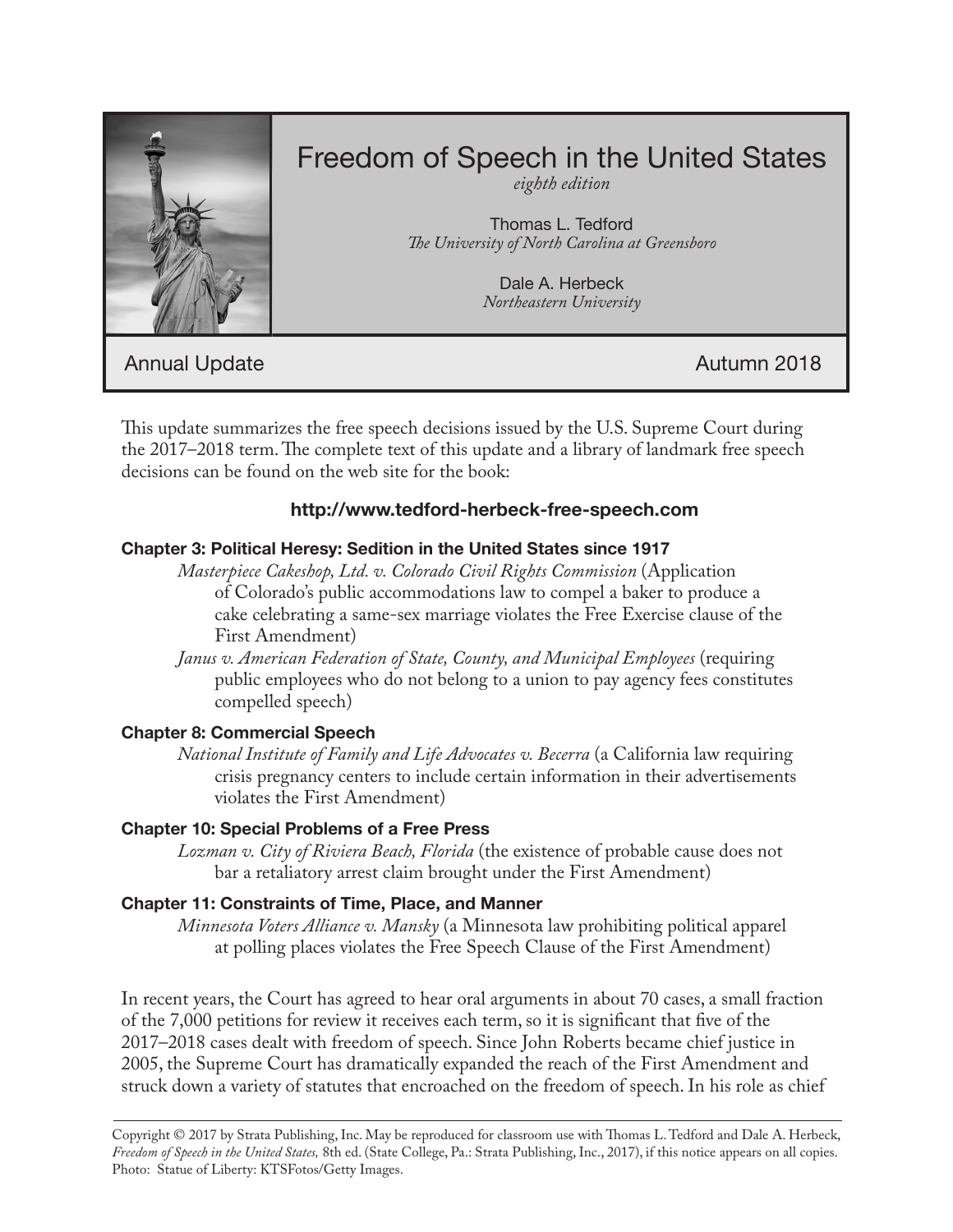justice, Roberts either writes the majority opinion in any case where he votes with the majority or assigns it to another justice in the majority. An analysis conducted by FiveThirtyEight, a website that conducts political analyses, found that Roberts has authored "34 percent of the free speech decisions the court has handed down since he joined its ranks, and 14 percent of his majority opinions were devoted to the topic." Of the 38 Supreme Court cases related to free speech that were decided between 2005 and 2016, Justice Roberts was in the minority in only a single case. To many commentators, this record suggests Chief Justice Roberts views freedom of speech as his special legacy.

## **Chapter 3: Political Heresy: Sedition in the United States Since 1917 U.S. Supreme Court**

**Case:** *Masterpiece Cakeshop, Ltd. v. Colorado Civil Rights Commission,* 38 S.Ct. 1719, 2018 U.S. LEXIS 3386 ( June 4, 2018); reversing *Craig and Mullins v. Masterpiece Cakeshop,* 370 P.3d 272, 2015 Colo. App. LEXIS 1217 (Colorado Court of Appeals, August 13, 2015).

**Subject:** Application of Colorado's public accommodations law compelling a baker to create a wedding cake celebrating a same-sex marriage violates the Free Exercise Clause of the First Amendment.

**Summary of Decision:** Charlie Craig and David Mullins planned to get married in 2012 in Massachusetts, a state that allowed same-sex marriage. They wanted to celebrate with their friends when they returned to their home in Colorado, so they went to the Masterpiece Cakeshop and ordered a cake. Jack Phillips, a devout Christian and the owner of the bakery, informed the couple that he did not "create" wedding cakes for same-sex weddings because it would conflict with his religious beliefs. Craig and Mullins complained to the Colorado Civil Rights Commission, which sided in their favor and ruled that Phillips had violated the Colorado Anti-Discrimination Act (CADA). If he baked cakes for opposite-sex weddings, the Commission held, Phillips had to do the same for same-sex weddings. When the Colorado Court of Appeals upheld the Commission's ruling, Phillips sought relief from the U.S. Supreme Court.

The petition for a writ of certiorari submitted by Masterpiece Cakeshop framed the issues as follows: "Whether applying Colorado's public accommodations law to compel Phillips to create expression that violates his sincerely held religious beliefs about marriage violates the Free Speech or Free Exercise Clause of the First Amendment." When the Supreme Court granted the petition on June 26, 2017, more than 100 friend-of-the court (or "amicus curiae") briefs were filed. Much of the scholarly debate prior to the Supreme Court hearing focused on whether forcing the baker to create a cake celebrating same-sex marriage constituted a form of compelled speech. For example, a nonprofit organization called the First Amendment Lawyers Association argued that custom wedding cakes are a form of creative expression protected by the First Amendment; thus, forcing a baker to create a cake for a same-sex wedding would constitute a form of compelled speech. Echoing this sentiment, a brief written by David Langdon, an Ohio attorney, and signed by 34 law professors, claimed that "[the Colorado] Court has refused to allow an unquestionably legitimate antidiscrimination law to be applied in a way that would seriously intrude on the freedom of expression." This brief cited the 1943 landmark decision in *West Virginia v. Barnette,* in which Justice Robert Jackson famously declared that "no official, high or petty, can prescribe what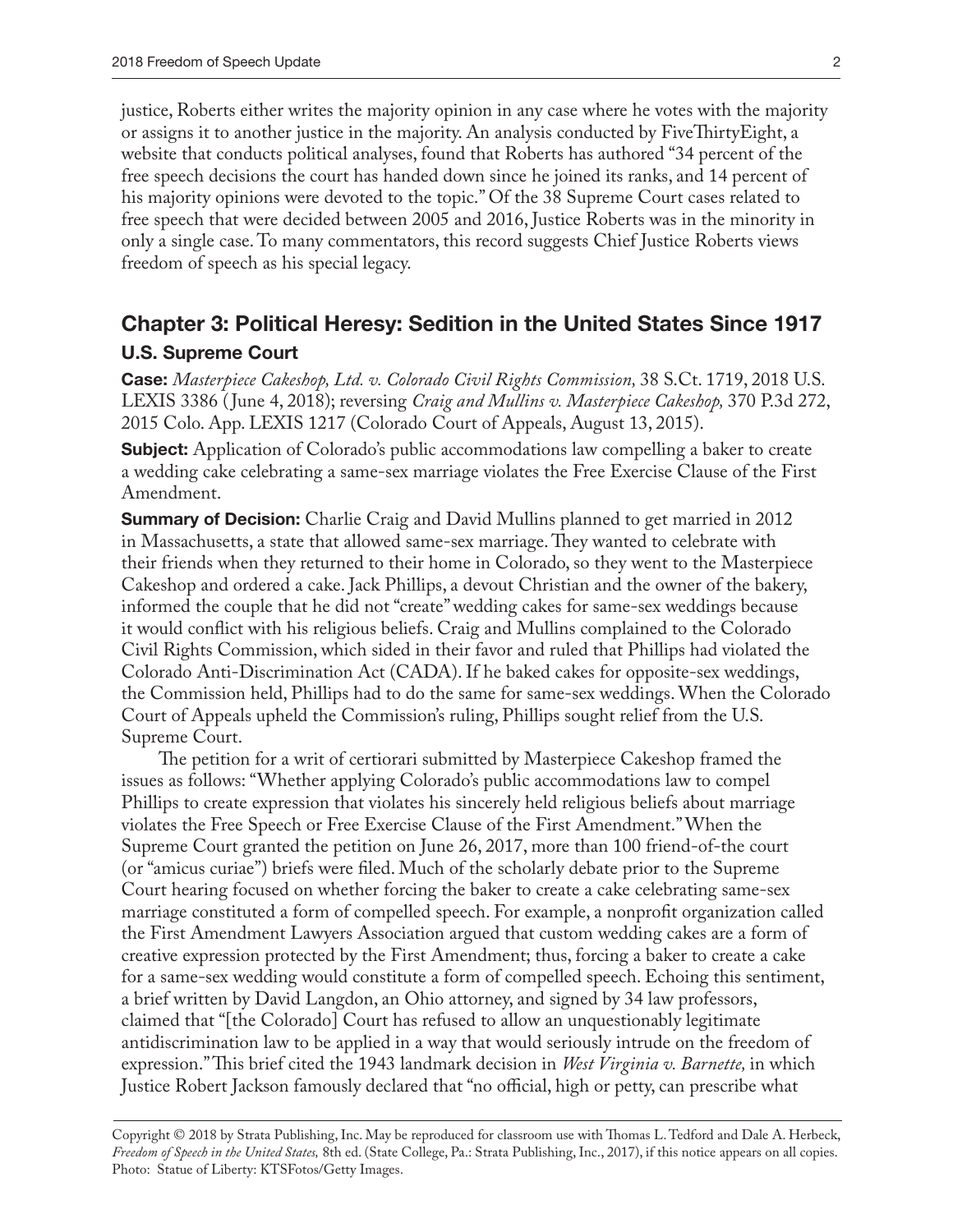shall be orthodox in politics, nationalism, religion, or other matters of opinion or force citizens to confess by word or act their faith therein."

When the decision in *Masterpiece Cakeshop v. Colorado Civil Rights Commission* was finally announced, the Supreme Court avoided the free speech question. In a 7-to-2 ruling, the justices handed a narrow victory to the cakeshop owner on free exercise grounds. Writing for the majority, Justice Anthony Kennedy affirmed the constitutionality of nondiscrimination statutes such as CADA, holding that these statutes applied to LGBTQ people. He went on, however, to note that the Colorado Civil Rights Commission violated the Free Exercise Clause because it demonstrated a "clear and impermissible hostility" towards the "sincere religious beliefs" that motivated Phillips to refuse to bake the wedding cake. This "hostility," he argued, was evident in public comments made by members of the Commission during public hearings on the case and in the Commission's treatment of cases in which other bakers had refused to make cakes including antigay messages. Finding that these comments constituted clear evidence of an antireligious animus, Justice Kennedy concluded that "the Commission's treatment of Phillips' case violated the State's duty under the First Amendment not to base laws or regulations on hostility to a religion or religious viewpoint." The majority opinion set aside the Commission's order, but ended with an important qualifier, "the outcome of cases like this in other circumstances must await further elaboration in the courts."

In her dissenting opinion, Justice Ruth Bader Ginsburg (joined by Justice Sonia Sotomayor) agreed with the majority's claim that business owners cannot deny "protected persons equal access to goods and services under a neutral and generally applicable public accommodations law." Unlike the majority decision, however, the dissent found that the Colorado Civil Rights Commission had not shown hostility to religion. Comments by one or two members of the commission during hearings, Justice Ginsburg concluded, did not overcome the baker's refusal to create a wedding cake for a gay couple in violation of the CADA.

Although free speech was not discussed in either the majority or dissenting opinion, this theme was taken up in a concurring opinion by Justice Clarence Thomas (joined by Justice Neil Gorsuch). "While Phillips rightly prevails on his free-exercise claim," Justice Thomas said, he felt compelled to "write separately to address his free-speech claim." He argued that Phillips was an artist and that wedding cakes communicate a message. Because the cake is clearly expressive, Justice Thomas continued, "Colorado's public-accommodations law cannot penalize it unless the law withstands strict scrutiny." He did not address whether the Colorado law could withstand a strict scrutiny analysis, but he was not impressed by the state's claim that it could punish protected speech that some members of the community might find offensive. "It is also hard to see," Justice Thomas concluded, "how Phillips' statement is worse than the racist, demeaning, and even threatening speech toward blacks that this Court has tolerated in previous decisions. Concerns about 'dignity' and 'stigma' did not carry the day when this Court affirmed the right of white supremacists to burn a 25-foot cross, *Virginia v. Black;* conduct a rally on Martin Luther King Jr.'s birthday, *Forsyth County v. Nationalist Movement;* or circulate a film featuring hooded Klan members who were brandishing weapons and threatening to 'Bury the niggers,' *Brandenburg v. Ohio.*" Although the decision in *Masterpiece Cake* "vindicated Phillips' right to free exercise," Justice Thomas warned, "in future cases, the freedom of speech could be essential to preventing" the law from being used to "stamp out every vestige of dissent" and "vilify Americans who are unwilling to assent to the new orthodoxy."

Copyright © 2018 by Strata Publishing, Inc. May be reproduced for classroom use with Thomas L. Tedford and Dale A. Herbeck, *Freedom of Speech in the United States,* 8th ed. (State College, Pa.: Strata Publishing, Inc., 2017), if this notice appears on all copies. Photo: Statue of Liberty: KTSFotos/Getty Images.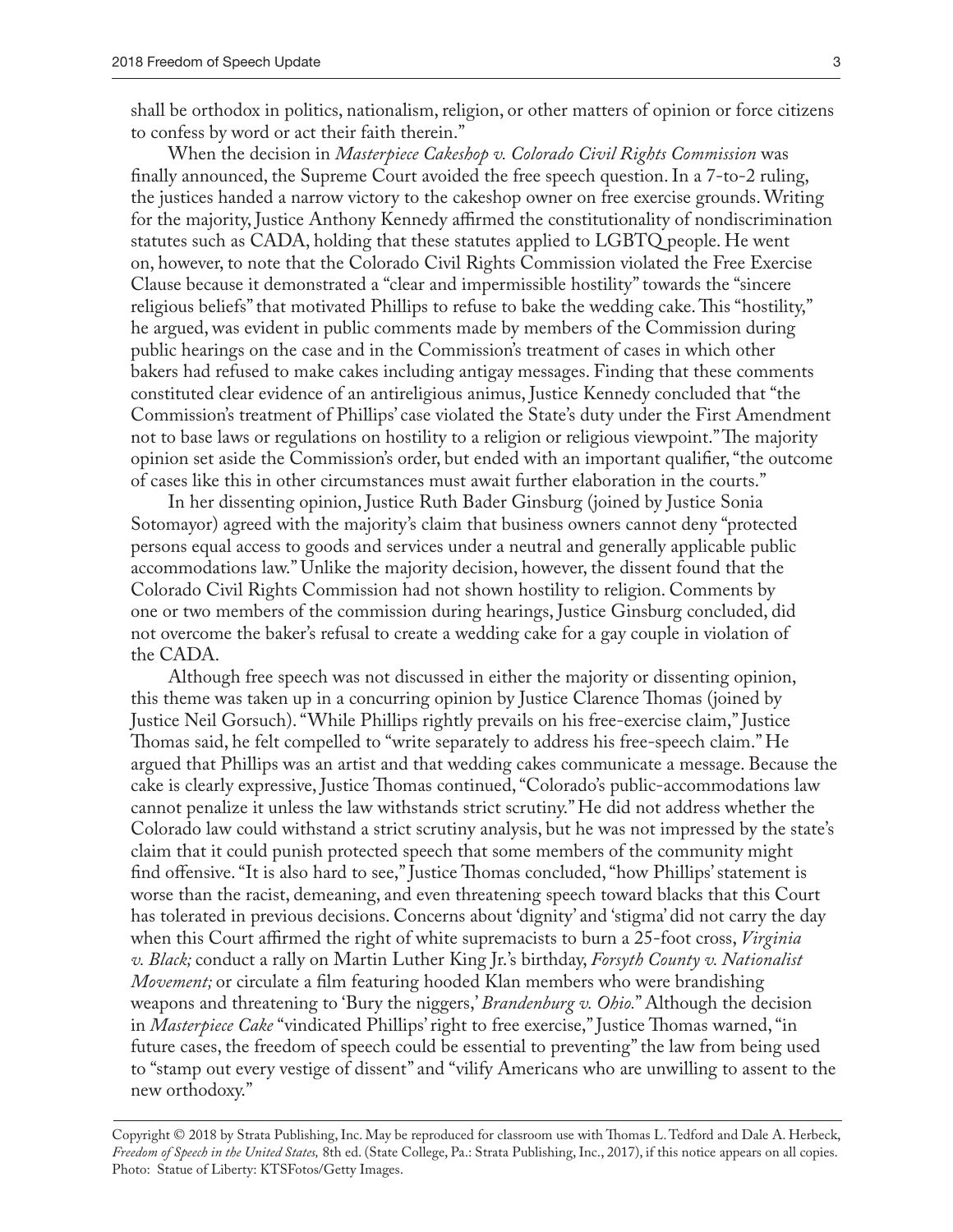#### **U.S. Supreme Court**

**Case:** *Janus v. American Federation of State, County, and Municipal Employees,* Council 31, 138 S.Ct. 2448, 2018 U.S. LEXIS 4028 ( June 27, 2018); reversing and remanding *Janus v. American Federation of State, County, and Municipal Employees,* Council 31, 851 F.3d 746, 2017 U.S. App. LEXIS 5058 (7th Circuit, March 21, 2017).

**Subject:** Requiring public employees who do not belong to a union to pay agency fees constitutes a form of compelled speech and violates the First Amendment.

**Summary of Decision:** Mark Janus, who works as a child support specialist for the Illinois Department of Healthcare and Family Services, is not a member of the local branch of the American Federation of State, County, and Municipal Employees (AFSCME) that bargains for his unit. Under the Supreme Court decision in *Abood v. Detroit Board of Education* (1977), nonmembers such as Janus must pay the union a fee to cover the cost of collective bargaining. Charging a "fair share" or "agency" fee was permissible, the Court reasoned in *Abood,* because nonmembers benefited from the union's effort to advocate for salaries, pensions, and benefits for government employees. Absent the fee, nonmembers would be the equivalent of "free riders," as they would benefit from union representation without contributing to the union's collective bargaining expenses.

This was the third challenge to agency fees in recent years. In *Harris v. Illinois* (2014), the Supreme Court held that home health aides, who worked for families but were paid by the state, were not government employees. The Supreme Court agreed to hear another case involving California public school teachers two years later, but Justice Antonin Scalia died before the decision in *Friedrichs v. California Teacher Association* (2016) was announced, leaving the eight-member Court evenly divided on the issue. This split affirmed the lower court decision that had applied *Abood* and upheld agency fees. Given this deadlock, Court watchers and constitutional scholars were not surprised when the Supreme Court granted certiorari in another agency fee case shortly after the Senate confirmed Justice Neil Gorsuch.

In a 5-to-4 decision, the Supreme Court held that assessing agency fees "violates the free speech rights of nonmembers by compelling them to subsidize private speech on matters of substantial public concern." Writing for the majority, Justice Samuel Alito dismissed the *Abood* decision. "*Abood* was poorly reasoned," he asserted. "It has led to practical problems and abuse. It is inconsistent with other First Amendment cases and has been undermined by more recent decisions. Developments since *Abood* was handed down have shed new light on the issue of agency fees, and no reliance interests on the part of public-sector unions are sufficient to justify the perpetuation of the free speech violations that *Abood* has countenanced for the past 41 years. *Abood* is therefore overruled."

Having dispensed with the *Abood* precedent, Justice Alito moved to the First Amendment question. Most free speech decisions, he noted, deal with restrictions on what can be said, as opposed to measures that compel speech. It was nonetheless clear to Justice Alito that "Compelling individuals to mouth support for views they find objectionable violates . . . [a] cardinal constitutional command, and in most contexts, any such effort would be universally condemned." The agency fees were particularly offensive, he continued, because they required people who did not belong to the union to subsidize the speech of union members.

To assess the constitutionality of agency fees, Justice Alito applied a "strict scrutiny" test, which holds that a restriction must "serve a compelling state interest that cannot be achieved through means significantly less restrictive of associational freedoms." According to Justice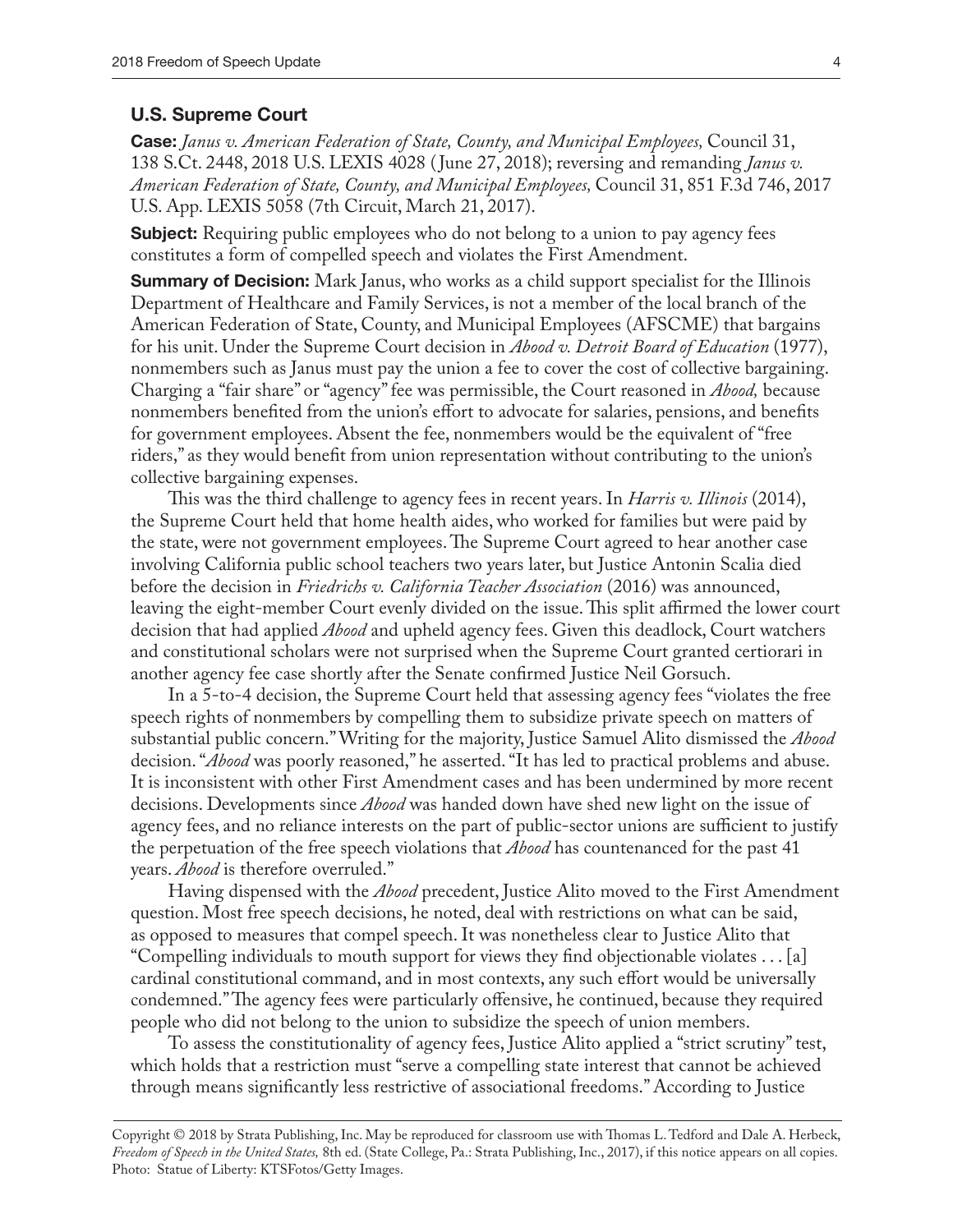Alito, neither of the state interests offered in *Abood,* maintaining "labor peace" and preventing "free riders," was sufficient, as there were other, less restrictive means to achieve those ends. He also dismissed more recently expressed state interests such as stronger bargaining units and workforce efficiency, reasoning that unions could be effective advocates without agency fees.

Finally, Justice Alito acknowledged that the *Janus* decision "may cause unions to experience unpleasant transition costs in the short term, and may require unions to make adjustments in order to attract and retain members." These effects were more than offset, however, by the "many billions of dollars" that "have been taken from nonmembers and transferred to public-sector unions in violation of the First Amendment. Those unconstitutional exactions cannot be allowed to continue indefinitely." The majority opinion held that public employee unions, such as AFSCME, cannot charge agency fees to nonmembers unless the nonmembers agree to pay them.

Justice Elena Kagan penned a spirited dissenting opinion that was joined by Justices Ruth Bader Ginsburg, Stephen Breyer, and Sonia Sotomayor. "There are no special justifications for reversing *Abood,*" Justice Kagan lamented. "It has proved workable. No recent developments have eroded its underpinnings. And it is deeply entrenched in both the law and the real world. More than 20 states have statutory schemes built on the decision. Those laws underpin thousands of ongoing contracts involving millions of employees." She argued that the *Abood* decision had deftly balanced competing interests for four decades. "On the one hand," she explained, "employees could be required to pay fees to support the union in 'collective bargaining, contract administration and grievance administration,'" but "could not be compelled to fund the union's political and ideological activities. Outside the collective-bargaining sphere, the Court determined, an employee's First Amendment rights defeated any conflicting government interest." Disrupting this balance, Justice Kagan warned, could have unforeseen consequences. "The majority undoes bargains reached all over the country," she continued. "It prevents the parties from fulfilling other commitments they have made based on those agreements. It forces the parties—immediately—to renegotiate oncesettled terms and create new tradeoffs. It does so knowing that many of the parties will have to revise (or redo) multiple contracts simultaneously. It does so knowing that these renegotiations will occur in an environment of legal uncertainty, as state governments scramble to enact new labor legislation. It does so with no real clue of what will happen next—of how its actions will alter public-sector labor relations. It does so even though the government services accepted policing, firefighting, teaching, transportation, sanitation (and more)—affect the quality of life of tens of millions of Americans."

## **Chapter 8: Commercial Speech**

#### **U.S. Supreme Court**

**Case:** *National Institute of Family and Life Advocates v. Becerra,* 138 S.Ct. 2361, 2018 U.S. LEXIS 4025 ( June 26, 2018); reversing and remanding *National Institute of Family and Life Advocates v. Becerra,* 839 F.3d 823, 2016 U.S. App. LEXIS 18515 (9th Circuit, October 14, 2016).

**Subject:** A California law requiring crisis pregnancy centers to include certain information in their advertisements violates the First Amendment.

**Summary of Decision:** In response to the increasing number of crisis pregnancy centers sponsored by nonprofit groups that oppose abortion, California legislators adopted the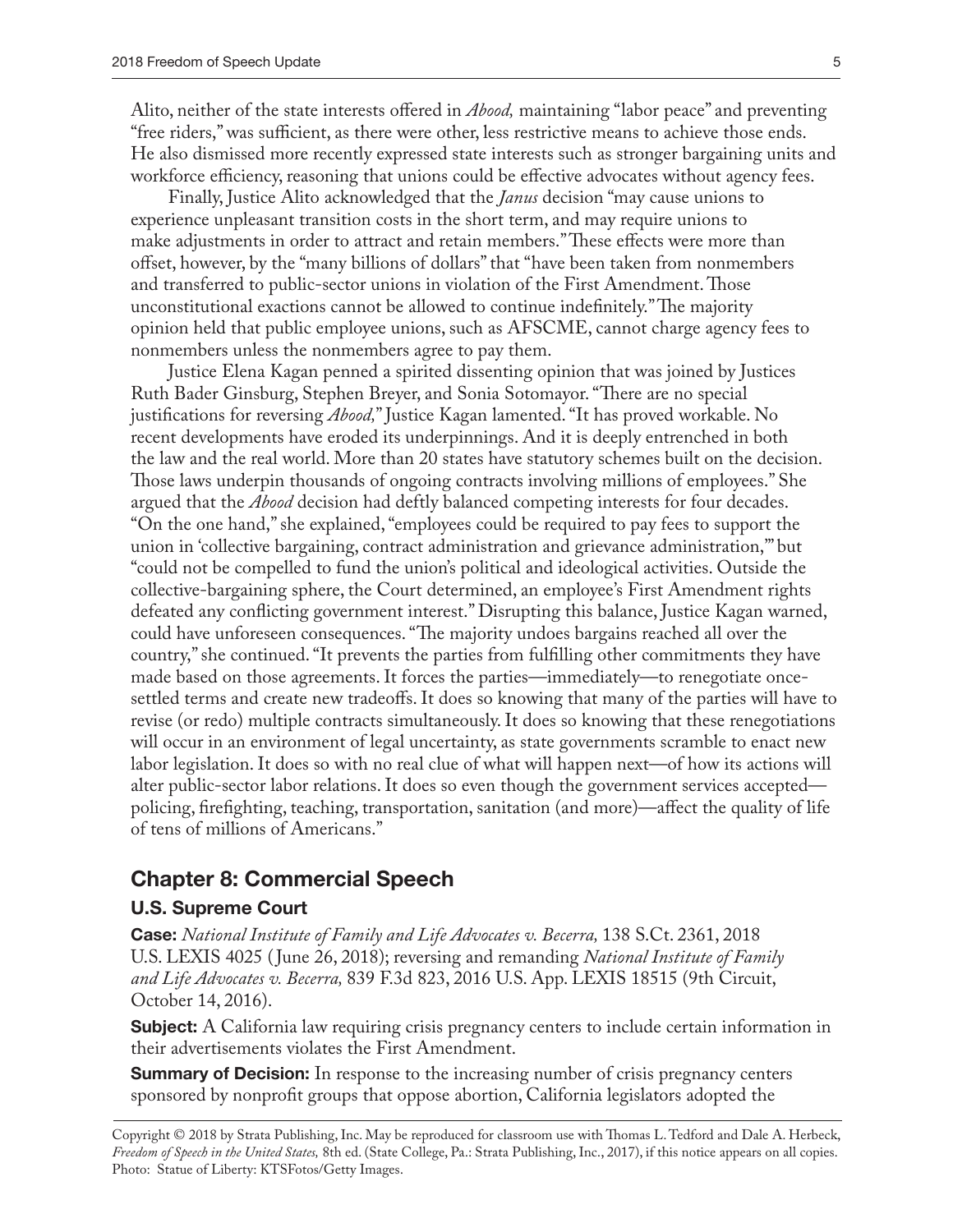Reproductive Freedom Accountability, Comprehensive Care, and Transparency (FACT) Act in 2015. The law recognized two distinctly different types of centers and imposed different requirements, according to whether a center was licensed to provide medical services. If a pregnancy center is licensed, it must inform patients that they can obtain free or low-cost abortions and provide contact information for the county social service agency that maintains a list of such providers. If the pregnancy center is not licensed, its advertisements must include disclaimers in multiple languages that clearly state that the center does not provide medical services. After Governor Jerry Brown signed the FACT Act into law, the National Institute of Family and Life Advocates went to court and asked a federal judge to delay implementation of the law until it could be challenged. By design, the Institute argued, the law violated pregnancy centers' free speech rights by requiring the licensed centers to advertise the availability of abortions; moreover, requiring the unlicensed centers to include disclosures would undercut their anti-abortion messages.

Both a federal judge and the Ninth Circuit Court of Appeals refused the Institute's request on the grounds that it had not proven that it was likely to prevail on the merits of the challenge. The Supreme Court agreed to review the case in the Fall of 2017. On a 5-to-4 vote, the justices reversed the Ninth Court decision and held that the pregnancy centers "are likely to succeed on the merits of their claim that the FACT Act violates the First Amendment."

Writing for the majority, Justice Clarence Thomas distinguished between the restrictions on the two types of pregnancy centers.

The restrictions on the licensed facilities, which required the pregnancy centers to disseminate a government-drafted notice that "California has public programs that provide immediate free or low-cost access to comprehensive family planning services (including all FDA-approved methods of contraception), prenatal care, and abortion for eligible women," was a content-based regulation on speech because it compelled individuals to express a particular message. As such, it was subject to a strict scrutiny analysis. Justice Thomas concluded that the FACT Act was unconstitutional for two reasons. First, the law is "wildly underinclusive" because it only applies to clinics that have a "primary purpose" of "providing family planning or pregnancy-related services." The law does not apply to most of the community clinics in the state or to clinics that provide a full range of family-planning services. Second, "California could inform low-income women about its services 'without burdening a speaker with unwanted speech.'" For example, the state could sponsor public information campaigns or post information on public property near crisis pregnancy centers.

Justice Thomas was equally critical of the restrictions on unlicensed centers. He observed, "California has not demonstrated any justification for the unlicensed notice that is more than 'purely hypothetical.'" Even if the state elaborated such an interest, Justice Thomas said, the notice requirements were "burdensome." To illustrate the problem, he noted that the state had conceded that a billboard for an unlicensed facility that says "Choose Life" would have to "surround that two-word statement with a 20-word statement from the government, in as many as 13 different languages." This detail "drowns out" the facility's message and "effectively rules out" the possibility of using billboards to advertise unlicensed centers. He concluded that the pregnancy centers "are likely to succeed on the merits of their claim that the FACT Act violates the First Amendment."

The majority opinion reversed the judgment of the Ninth Circuit Court of Appeals and remanded the case to the lower court for further proceedings.

Copyright © 2018 by Strata Publishing, Inc. May be reproduced for classroom use with Thomas L. Tedford and Dale A. Herbeck, *Freedom of Speech in the United States,* 8th ed. (State College, Pa.: Strata Publishing, Inc., 2017), if this notice appears on all copies. Photo: Statue of Liberty: KTSFotos/Getty Images.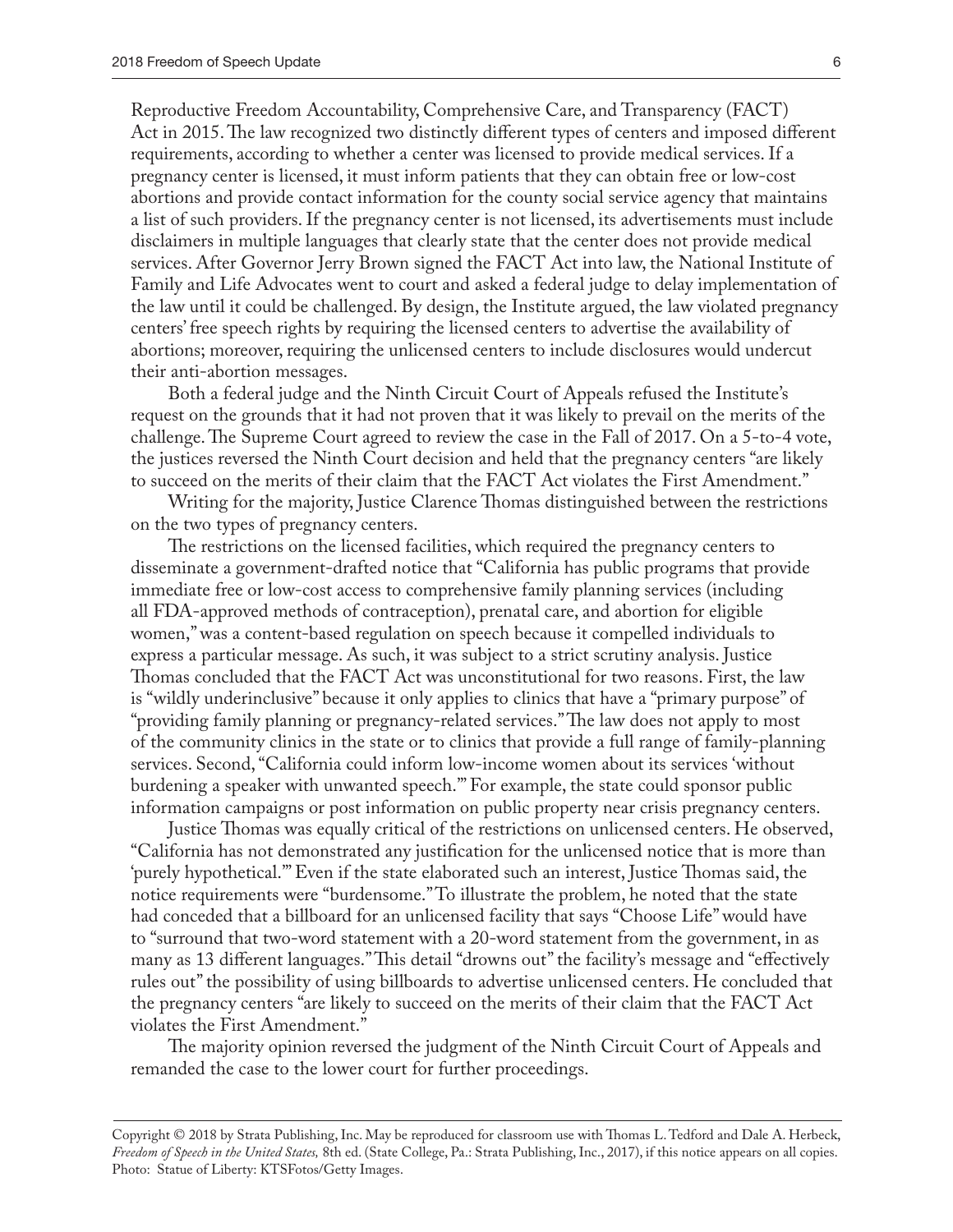In a brief concurring opinion, Justice Anthony Kennedy (joined by Chief Justice John Roberts, as well as Justices Samuel Alito and Neil Gorsuch) complained that the FACT Act "is a paradigmatic example of the serious threat presented when government seeks to impose its own message in the place of individual speech, thought, and expression."

Justice Stephen Breyer penned a dissenting opinion that was joined by Justices Ruth Bader Ginsburg, Sonia Sotomayor, and Elena Kagan. He felt both sections of the FACT Act, the one dealing with licensed facilities and the one dealing with unlicensed facilities, would likely pass constitutional scrutiny. With respect to the licensed facilities, he thought the issue was clear. "If a State can lawfully require a doctor to tell a woman seeking an abortion about adoption services," he asked, "why should it not be able, as here, to require a medical counselor to tell a woman seeking prenatal care or other reproductive healthcare about childbirth and abortion services? As the question suggests, there is no convincing reason to distinguish between information about adoption and information about abortion in this context." So long as the law is consistently applied, Justice Breyer concluded, "What is sauce for the goose is normally sauce for the gander."

Turning to the notice requirements for unlicensed centers, Justice Breyer argued there was "no basis" for the majority's claim that the state's interest was hypothetical. Moreover, the law "did not distinguish between facilities that favor pro-life and those that favor pro-choice points of view." Finally, he said, "unduly burdensome disclosure requirements might offend the First Amendment." It was up to the clinics, however, to make these arguments once the state enforced the law.

#### **Chapter 10: Special Problems of a Free Press**

#### **U.S. Supreme Court**

**Case:** *Lozman v. City of Riviera Beach, Florida,* 138 S. Ct. 1945, 2018 U.S. LEXIS 3691 ( June 18, 2018); vacating and remanding *Lozman v. City of Riviera Beach,* 681 Fed. Appx. 746, 2017 U.S. App. LEXIS 3577 (11th Circuit, February 28, 2017).

**Subject:** The existence of probable cause for Lozman's arrest for disrupting a city council meeting does not bar a retaliatory arrest claim brought under the First Amendment.

**Summary of Decision:** In early 2006, Fane Lozman towed his "floating home" to a marina owned by the city of Riviera Beach, Florida, where he had leased a boat slip. Shortly after establishing his residency in the community, Lozman learned that the city planned to use eminent domain to seize thousands of waterfront homes as part of a proposed \$2.4-billion private redevelopment plan for the marina and the surrounding area. Lozman was opposed to both the plan and the perceived corruption in local government, and regularly voiced his concerns at meetings of the Riviera Beach City Council and the Riviera Community Redevelopment Agency. In June 2006, Lozman went a step further and filed a lawsuit charging that the city council had violated Florida's Sunshine Law, thereby invalidating the city's approval of the redevelopment plan on the grounds that the city had provided insufficient public notice before approving the plan.

The city council held a closed-door meeting to discuss the lawsuit. A transcript of the meeting showed that one council member had suggested using the city's resources to "intimidate" Lozman and those who had sued the city, and that other council members had agreed. The city maintained, however, that the only agreement reached during the meeting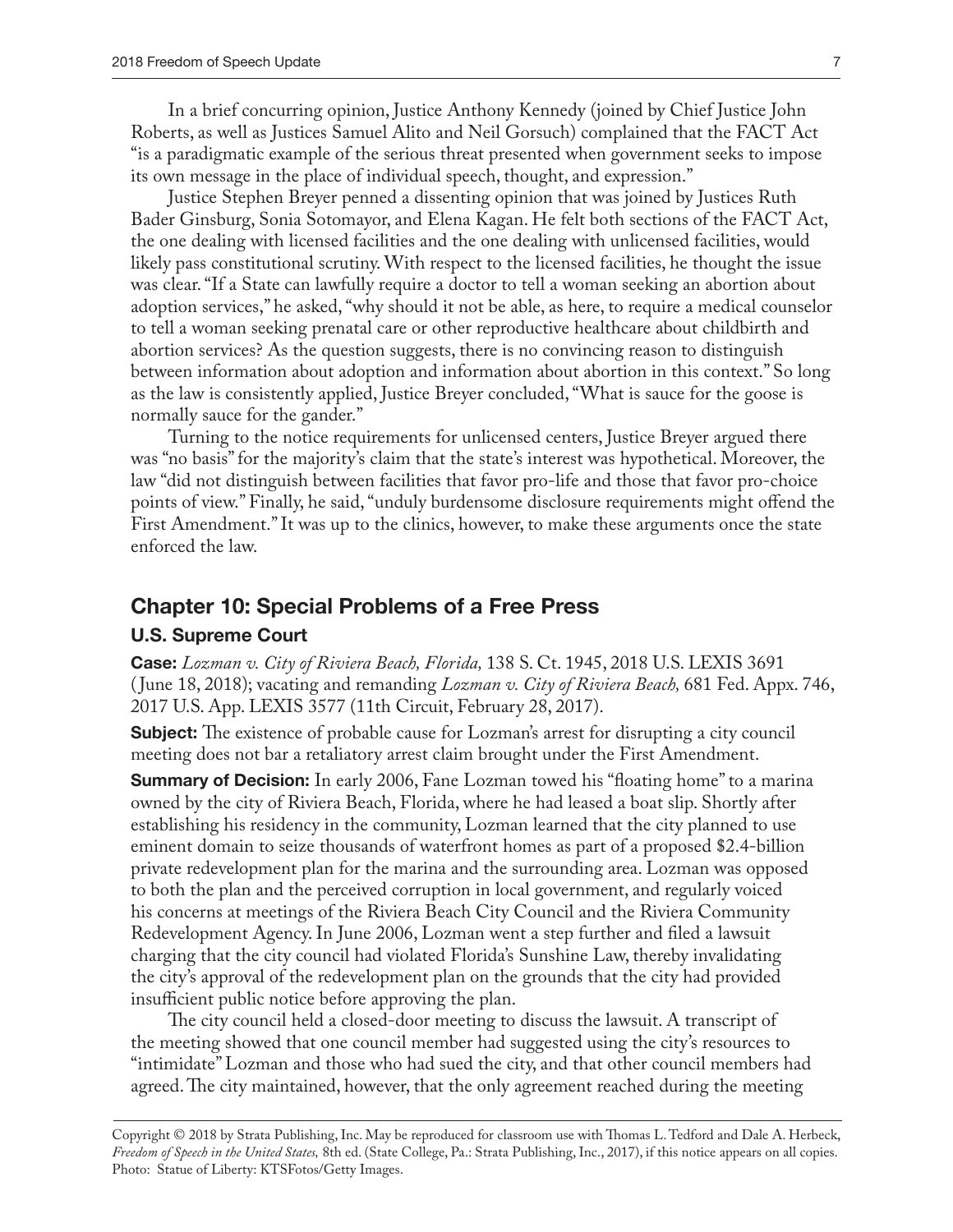was to invest the resources necessary to defend against the lawsuits. In the years that followed, the relationship between Lozman and the city continued to deteriorate. In 2013, for example, the city tried to evict Lozman from the marina. That effort was ultimately defeated in the Supreme Court. On a 7-to-2 decision involving admiralty law, the justices ruled for Lozman, concluding his houseboat was more house than boat, and therefore not subject to federal maritime law.

The incident that led to a second trip to the U.S. Supreme Court occurred during a public meeting of the city council in November 2006, five months after the closed-door meeting. The agenda included a public comment period during which citizens could address the council for three minutes on issues related to the city. As he had done on previous occasions and would do more than 200 times in subsequent years, Lozman mounted the podium and launched into a speech on his favorite topic: corruption in Palm Beach County. The presiding officer interrupted and demanded that Lozman cease his remarks because he was not speaking about an issue related to the city. When Lozman said, "I have a right to make my public comment," the presiding officer directed a police officer on the scene to "carry him out." The police officer handcuffed Lozman and escorted him from the building. Lozman was later charged with disorderly conduct and resisting arrest. The city defended the arrest, arguing that Lozman violated the rules of procedure by discussing issues unrelated to the city and by refusing the order to suspend his speech. The state's attorney concluded that there was probable cause to arrest Lozman, but declined to press charges because a conviction was unlikely.

Lozman filed a lawsuit under Section 1983 of the U.S. Code, arguing that his arrest was retaliation for his criticism of the city council and for his lawsuit under the Sunshine Law. The jury returned a verdict for the city. The Eleventh Circuit Court of Appeals upheld the jury's verdict, reasoning that the existence of probable cause defeated Lozman's First Amendment claim of a retaliatory arrest. Lozman appealed to the Supreme Court, acknowledging that the police officer might have had probable cause, but asserting his arrest violated the First Amendment. The Supreme Court granted certiorari.

In an 8-to-1 decision, the Court concluded that a finding of probable cause did not bar Lozman's First Amendment claim. Writing for the majority, Justice Anthony Kennedy acknowledged that retaliatory arrest prosecution claims were challenging, as it was hard to draw a "causal connection between the defendant's alleged animus and the plaintiff 's injury." In this case, for example, it was difficult to ascertain whether Lozman had been arrested because he violated the rules of procedure during the November 2006 meeting or because of his longstanding criticism of the council and the redevelopment plan.

Justice Kennedy set out several reasons why the probable cause argument was inappropriate in this instance. Lozman had not sued the arresting officer, but rather had argued that "the City itself retaliated against him pursuant to an 'official municipal policy' of intimidation." Justice Kennedy called such a policy "a particularly troubling and potent form of retaliation," but said Lozman's claim would "require objective evidence of a policy motivated by retaliation to survive summary judgment." Finally, Justice Kennedy emphasized that the Supreme Court has recognized the "right to petition as one of the most precious of the liberties safeguarded by the Bill of Rights." Consequently, Justice Kennedy concluded, "Lozman's speech is high in the hierarchy of First Amendment values."

The justices remanded the case to the lower court to determine "whether any reasonable juror could find that the City actually formed a retaliatory policy" against Lozman, "whether

Copyright © 2018 by Strata Publishing, Inc. May be reproduced for classroom use with Thomas L. Tedford and Dale A. Herbeck, *Freedom of Speech in the United States,* 8th ed. (State College, Pa.: Strata Publishing, Inc., 2017), if this notice appears on all copies. Photo: Statue of Liberty: KTSFotos/Getty Images.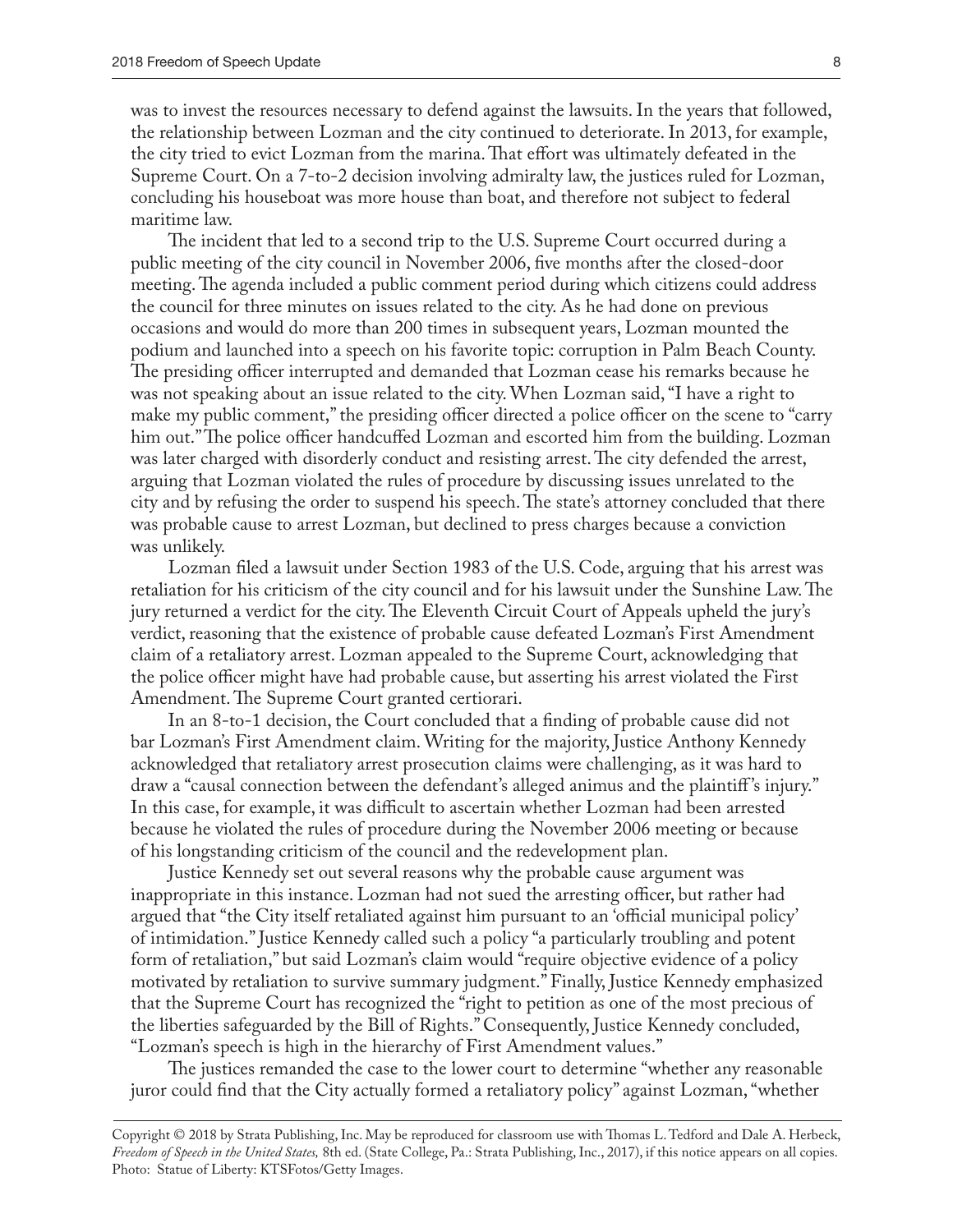any reasonable juror could find that the November 2006 arrest constituted an official act by the City," and whether "City has proved that it would have arrested Lozman regardless of any retaliatory animus." The outcome was widely regarded as a victory for Lozman, as it allows him to continue his case in a lower court applying more favorable rules. The outcome may also benefit other parties challenging retaliatory arrests on First Amendment grounds, but the holding is limited because of the specialized facts in the *Lozman* case.

Justice Clarence Thomas filed a dissenting opinion in which he scolded the majority for failing to determine "whether the existence of probable cause defeats a First Amendment claim for retaliatory arrest." Unlike the majority, Justice Thomas asserted that "plaintiffs bringing a First Amendment retaliatory-arrest claim must plead and prove the absence of probable cause." He justified this stance on two grounds. First, he argued that courts had historically emphasized the "importance of probable cause" when assessing arrests for false imprisonment, malicious prosecution, and malicious arrest. Second, absent the requirement to prove probable cause, plaintiffs could use the threat of retaliatory-arrest lawsuits to harass police officers. Because Lozman had conceded there had been probable cause for his arrest, Justice Thomas would have upheld the lower courts and dismissed the lawsuit.

*Lozman v. City of Riviera Beach, Florida* is included in Chapter 10, "Special Problems of a Free Press," because several media organizations have reported that journalists and photographers have been arrested for engaging in investigative journalism and taking photographs. Although there have been only a few incidents, the organizations worry that authorities might use retaliatory arrests to silence critics. One way to prevent this from happening would be for the Supreme Court to hold that probable cause does not serve as an absolute bar to First Amendment retaliation claims.

### **Chapter 11: Constraints of Time, Place, and Manner**

#### **U.S. Supreme Court**

**Case:** *Minnesota Voters Alliance v. Mansky,* 138 S. Ct. 1876, 2018 U.S. LEXIS 3685 ( June 14, 2018); reversing and remanding *Minnesota Majority v. Mansky,* 849 F.3d 749, 2017 U.S. App. LEXIS 3585 (8th Circuit, February 28, 2017).

**Subject:** Minnesota's law prohibiting political apparel at polling places violates the Free Speech Clause of the First Amendment.

**Summary of Decision:** In 2010, Andrew Cilek went to his polling place in Hennepin County, Minnesota, wearing a T-shirt bearing a small Tea Party logo, an image of the Gadsden Flag (depicting a coiled rattlesnake and the phrase "Don't Tread on Me"), and a button that said "Please I.D. Me." Because Minnesota state law prohibited individuals, including voters, from wearing a "political badge, political button, or other political insignia" inside a polling place on Election Day, an election worker informed Cilek that he would either have to remove the shirt or cover the political messages. Cilek refused to comply, but when he persisted, he was allowed to vote. The election worker did photograph Cilek and record his name and address for potential prosecution.

After the election, Cilek and the Minnesota Voters Alliance challenged the Minnesota law as an unconstitutional restriction on the freedom of speech guaranteed by the First Amendment. The U.S. Court of Appeals upheld the law, but on a 7-to-2 vote, the Supreme Court held that the law was unconstitutional.